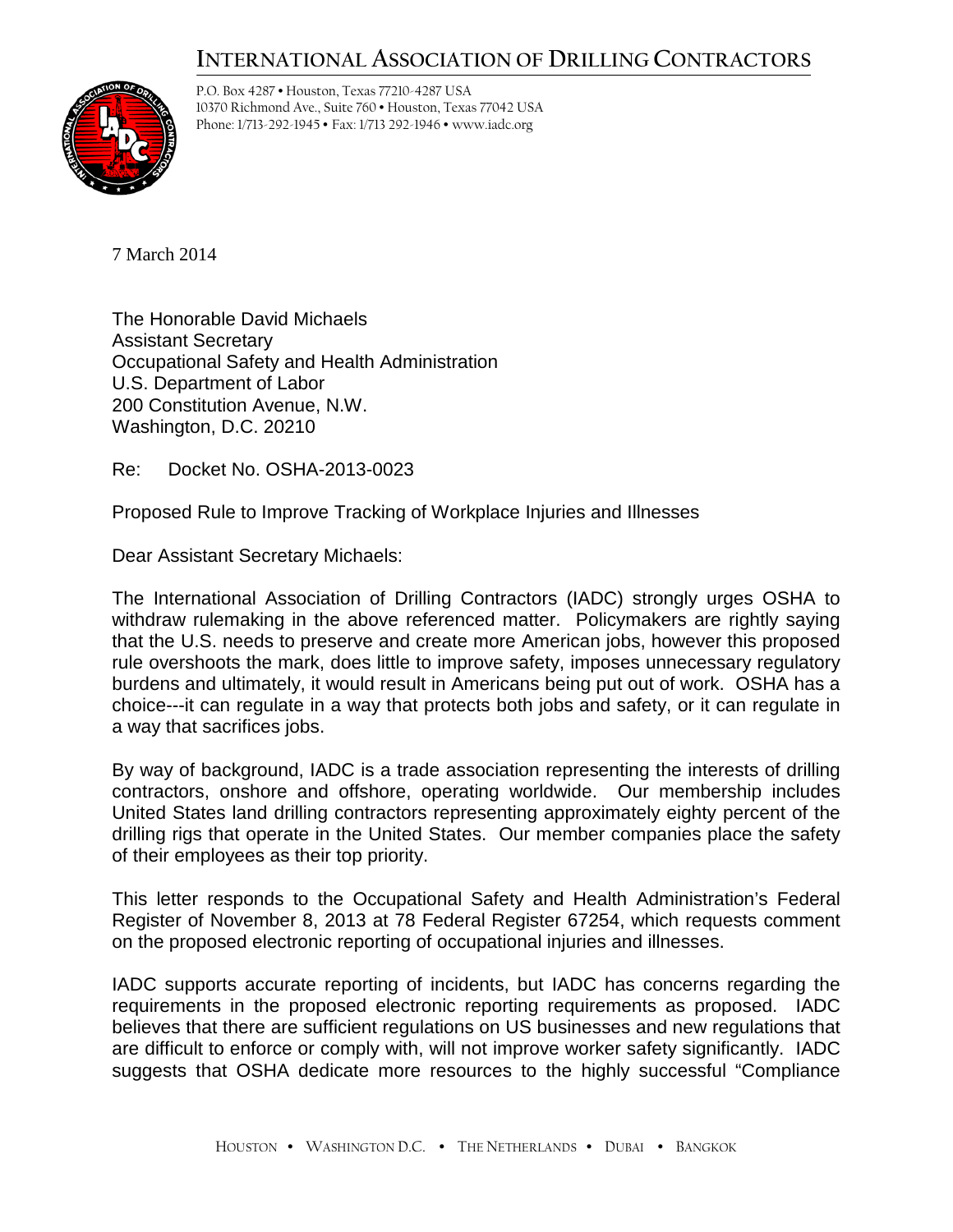Assistance" program which assists employers in complying with current regulations and thus improving worker safety.

The proposed rule would require employers to electronically submit injury and illness information currently in the 300A, 300, 301 Forms to OSHA. Each establishment with 250 or more employees would have to report on a quarterly basis and establishments with 20 or more employees in certain designated industries would have to report annually. The agency also would have discretion under the proposal to require any employer including those not classified as high risk or do not have 250 employees or more to submit more detailed information about specific injuries and illnesses. OSHA intends to provide public online access to the injury and illness records. (78 Fed. Reg. p. 67276).

The proposed rule raises many concerns for our organization and its members and we strongly urge OSHA to withdraw it. Our specific concerns are set forth below.

As currently proposed, the rule would allow OSHA to obtain and release to the public detailed information regarding specific workplace injuries and illnesses, including the company, location, and incident-specific data. OSHA states in its preamble to the NPRM that the rule would provide employees, potential employees, consumers, labor organizations and businesses and other members of the public with important information about companies' workplace safety records. OSHA would be providing the data without any meaningful context, however. As a result, the information is not a reliable measure of an employer's safety record or its efforts to promote a safe work environment. Many factors outside of an employer's control contribute to workplace accidents, and many injuries that have no bearing on an employer's safety program must be recorded. Data about a specific incident is meaningless without information about the employer's injuries and illness rates over time as compared to similarly sized companies in the same industry facing the same challenges (even similar companies in the same industry may face substantially different challenges with respect to workplace safety based on climate, topography, population density, workforce demographics, proximity and quality of medical care, etc.).

Providing raw data to those who do not know how to interpret it or without putting such data in context invites improper conclusions or assumptions about the employer, which could lead to unnecessary damage to a company's reputation, related loss of business and jobs and misallocation of resources by the public, government and industry.

Furthermore, by making such information publicly accessible, OSHA invites those targeting companies to purposefully mischaracterize and misuse the information for reasons wholly unrelated to safety. For example, plaintiff's attorneys, labor unions, competitors and special interest groups will unquestionably attempt to use such information, selectively or otherwise, as leverage against companies during legal disputes, union organizing drives, contract negotiations or as part of an effort to prevent a company from entering a specific market.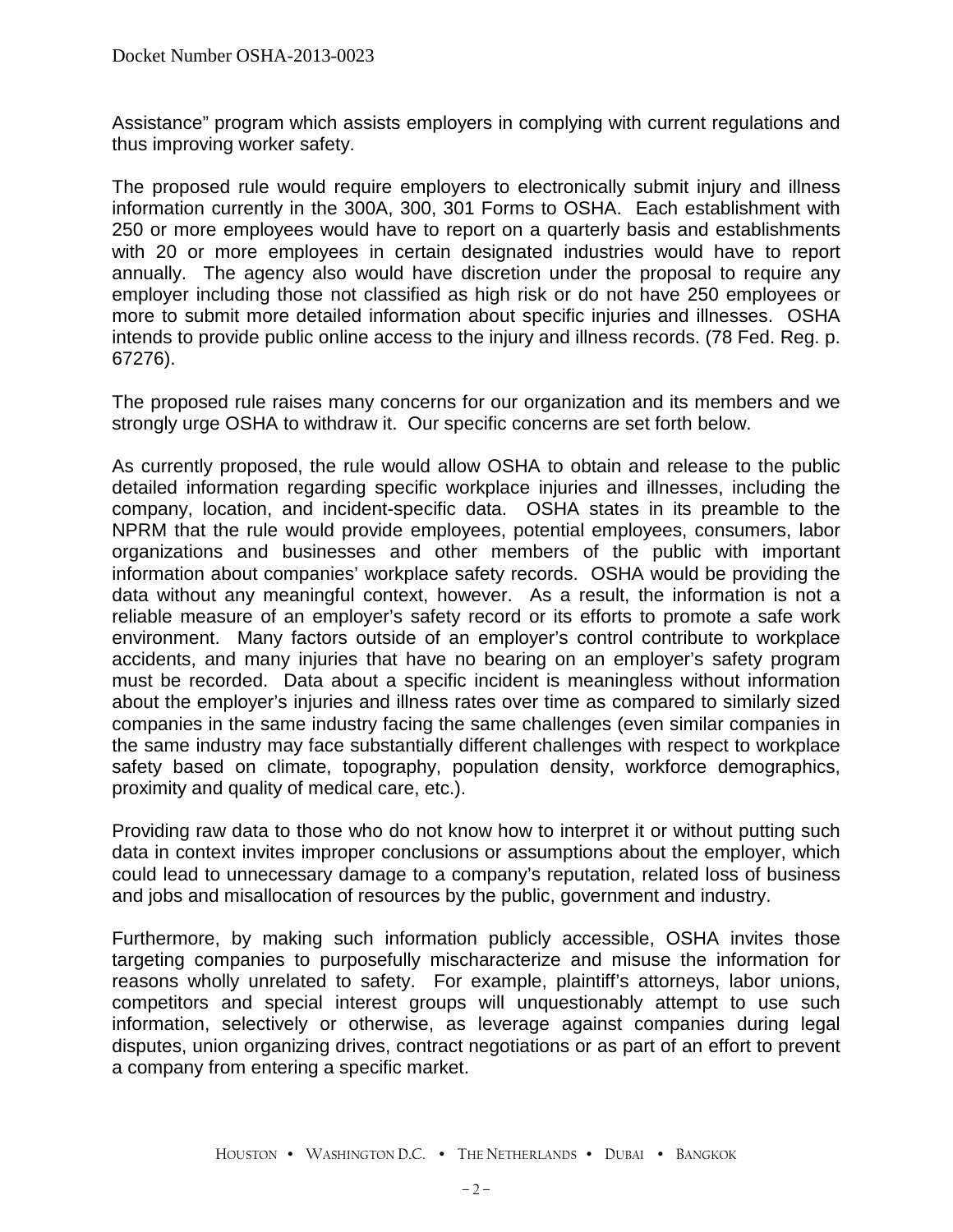The posting of sensitive information by employer, location, and injury specific data raises business confidentiality and employee privacy concerns. Note the following from the current 300 log:

> Attention: This form contains information relating to employee health and must be used in a manner that protects the confidentiality of employees to the extent possible while the information is being used for occupational safety and health purposes.

Yet the proposed rule would require employers to submit confidential details about the company and information about its employees. OSHA ignores several court rulings that have found employers to possess a privacy interest in such data, and fails to consider the implications of publishing it. Public disclosure of the data not only provides a company's competitors with confidential business information, but it also jeopardizes security, putting workers and the public in danger.

Employee privacy is also a concern. While OSHA has committed to protecting the identity of employees, the agency has failed to provide satisfactory answers regarding how it intends to fulfill this mission, especially considering there will be hundreds of thousands of records that would need to be scrubbed of employee details. This is made even more problematic because the proposal would require the submission and publication of data that could nonetheless identify individuals. By requiring date of injury, injured body part, treatment and job title, the identity of the employee could be easily determined by an outside entity. For example, in small or rural communities, information concerning an employer is likely to be discernible even if the name of the worker is redacted. Unlike some of the commenters at hearings, employers are liable for protecting employee's personal protection. The 301 form has very detailed personal information that should not be required to be submitted to OSHA. If the 300 log is to be submitted, columns "A" and "B" should not be included.

In 2001, OSHA adopted the no-fault recordkeeping system as the foundation of the revisions to recordkeeping requirements. This proposed rule change abandons OSHA's "No Fault" recordkeeping without justification or analysis. The agency implemented a "geographic" presumption, claiming an injury or illness that occurred at the workplace would be deemed a work-related injury regardless of circumstances surrounding the incident. The presumption came with the disclosure that, "it is not necessary that the injury or illness result from conditions, activities, or hazards that are uniquely occupational in nature. Accordingly, the presumption encompasses cases in which injury or illness results from an event at work that are outside the employer's control, such as a lightning strike, an employee who sneezes and pulls a rib muscle, or involves activities that occur at work but that are not directly productive, such as horseplay" (66 Fed. Reg. p. 5929). OSHA made clear "no fault" would be attributed to injuries or illnesses submitted.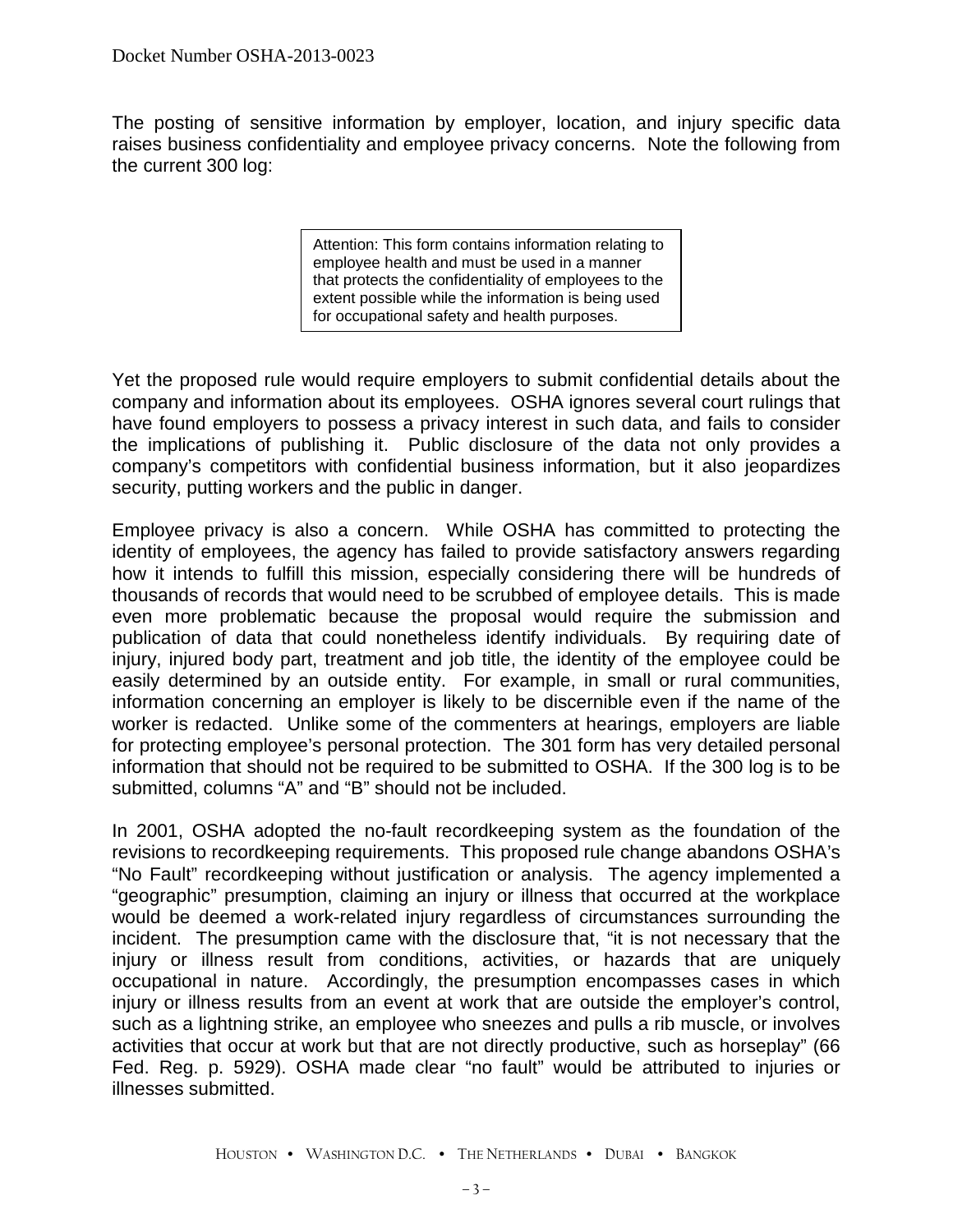Yet, under the proposal, OSHA intends to use the information reported for targeting purposes and to release the data without context or restraints. Thus, the presumption under the NPRM is that all injuries or illnesses are preventable, suggesting all incidents are the fault of the employer. The proposal essentially turns the "no fault" reporting system into one where employers will be blamed for idiosyncratic events arising as a result of forces beyond their control or actions by workers in direct contravention of workplace rules. This is a clear abandonment of the "no-fault" system in favor of OSHA's controversial and counterproductive "regulation by shaming" enforcement doctrine. Surprisingly, OSHA fails to even acknowledge its reversal, or provide any justification or an analysis for this significant change.

The proposed change may discourage reporting. Under its existing rules, OSHA encourages employers to record all possible qualifying incidents, counseling that those which turn out to be outside the reporting requirements can later be stricken. With quarterly reporting, employers are unlikely to record close cases because, in many instances, striking them later may be impossible as the information has already been reported and posted publicly by OSHA. Rather than assume such an additional burden, employers will likely err on the side of not recording those incidents where in doubt. The result is less insight into workplace injuries for OSHA, the opposite outcome the recordkeeping initiative was intended to achieve.

The proposed rule, OSHA would require all records be submitted electronically. The agency has assumed that most employers are keeping their records in such a manner. While OSHA acknowledges a small portion of businesses do not have immediate access to computers or the internet, the agency has not put the rule before a small business review panel as required under the Small Business Regulatory Enforcement Fairness Act of 1996 to fully assess the impact disallowing paper submissions will have on small businesses. OSHA claims that all businesses affected by the rule have internet access, but has not provided the necessary supporting evidence. Should OSHA move forward with the rule, the agency must give consideration to allowing paper submissions. Because submission of these records will be mandatory, failing to do so will create a hardship on small businesses and increase the cost burden of the rule for employers.

OSHA estimates it will cost each employer with establishments of 250 or more employees only \$183 per year and only \$9 per year for establishments with 20 or more employees in specified industries. The agency fails to account for many costs associated with the rule, including but not limited to the possible cost of adopting a new system to accommodate OSHA's filing system, training for a new system, and implementation of electronic systems for businesses only using paper format, as mentioned above.

OSHA estimates the electronic submission process would take each establishment only 10 minutes for each OSHA 301 submission and 10 minutes for the submission of both the OSHA 300 and 300A. IADC members contend that these numbers are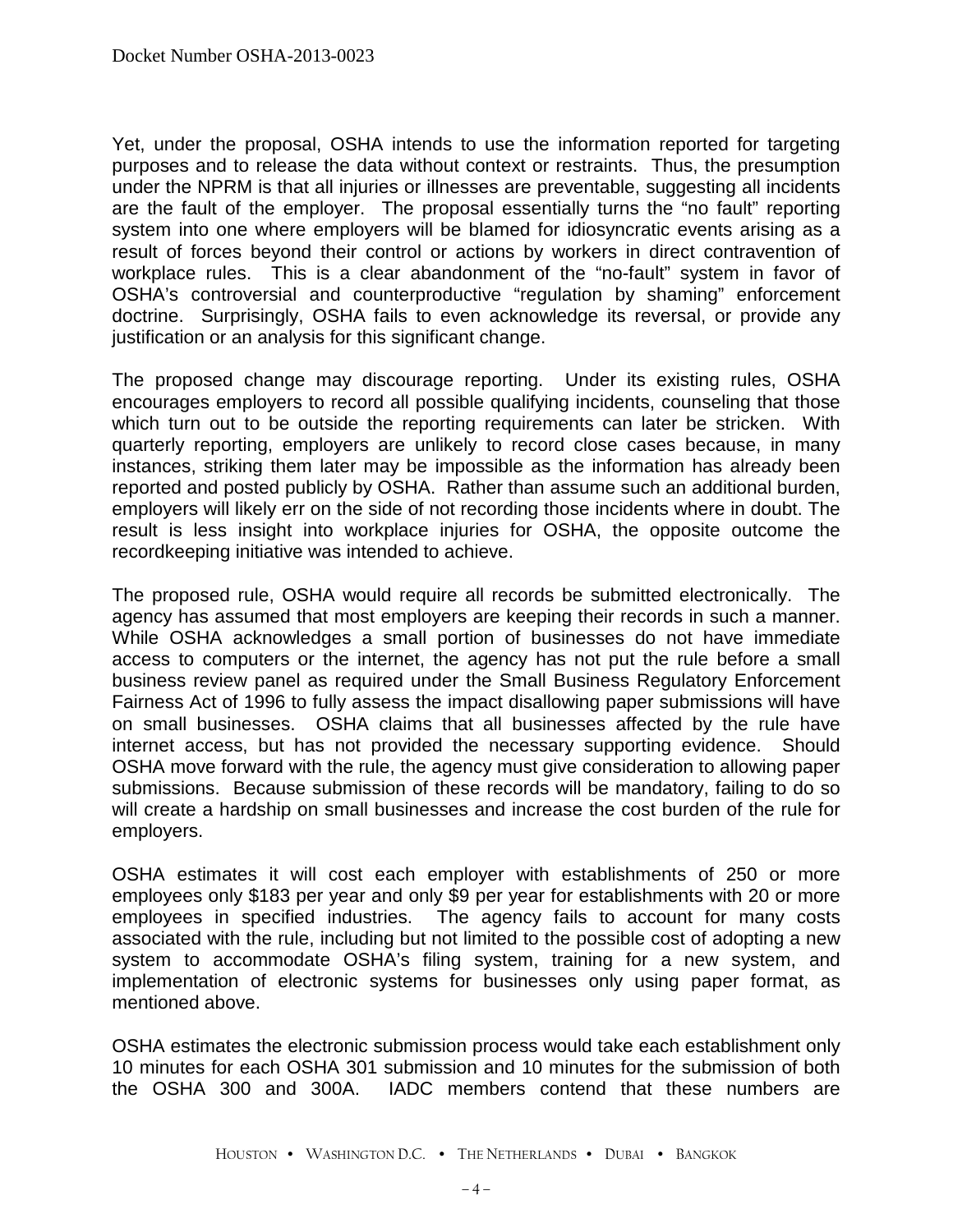underestimated and could easily be double or triple the estimated time. The estimate fails to accurately account for the time it will take employees to familiarize themselves with the process and review of the reports to ensure compliance with all regulations. Furthermore, if employers become responsible for removing all employee identifiers from the records, considerably more time and resources will be needed for compliance. Although IADC has about one hundred and seventy member companies (enterprises), each member may have numerous establishments. Some larger member companies have one hundred sixty establishments (rigs). OSHA would need to multiply the time needed for an enterprise to collate all establishment (rig) data into one 300 log for an enterprise report. This could result in duplicate reporting if the establishment data is reported as an establishment and enterprise. Many member companies have establishments (rigs) operating in multiple zip codes. Grouping them together in one enterprise report would not allow for data separation into various states.

The benefits OSHA attributes to the rule are entirely speculative. The agency claims the rule's benefits will "significantly exceed the annual costs." The only benefits calculation done by the agency relates to costs of fatalities prevented, yet the bulk of the data will concern injuries, not fatalities. OSHA also claims "the data submission requirements of the proposed rule will improve quality of the information and lead employers to increase workplace safety," even though no data, surveys, studies, or anecdotal comments are offered as evidence. (78 Fed. Reg. p. 67276).

Moreover, OSHA does not take into account any consequential costs imposed on the employer due to the submission of records. Such costs include future inspections by the agency in response to the records submitted, or business or job loss as a result of misuse and mischaracterization of the data. While these may be indirect costs, the probability of such a result is higher than that of the possible benefits OSHA claims.

Regarding OSHA's questions on the reporting timetable, IADC believes that the data should be submitted annually just as the current requirement for posting the 300 report.

## **Conclusion**

OSHA's NPRM does nothing to achieve its stated goal of reducing injuries, illnesses and fatalities, yet as proposed, it will consume large amounts of agency and employer resources that could be put to better use. The proposal will force employers to disclose sensitive information to the public that can easily be manipulated, mischaracterized, and misused for reasons wholly unrelated to safety, and subject employers to illegitimate attacks and employees to violations of their privacy. In addition, the proposal will reverse the long-standing, "no-fault" approach to recordkeeping, and reduce employers' incentive to record questionable injuries. Finally, OSHA failed to account for the total costs its rulemaking will impose on businesses, while citing vast benefits without proper support for such claims.

For all these reasons, International Association of Drilling Contractors urges OSHA to withdraw the rulemaking. IADC appreciates the opportunity to comment on the